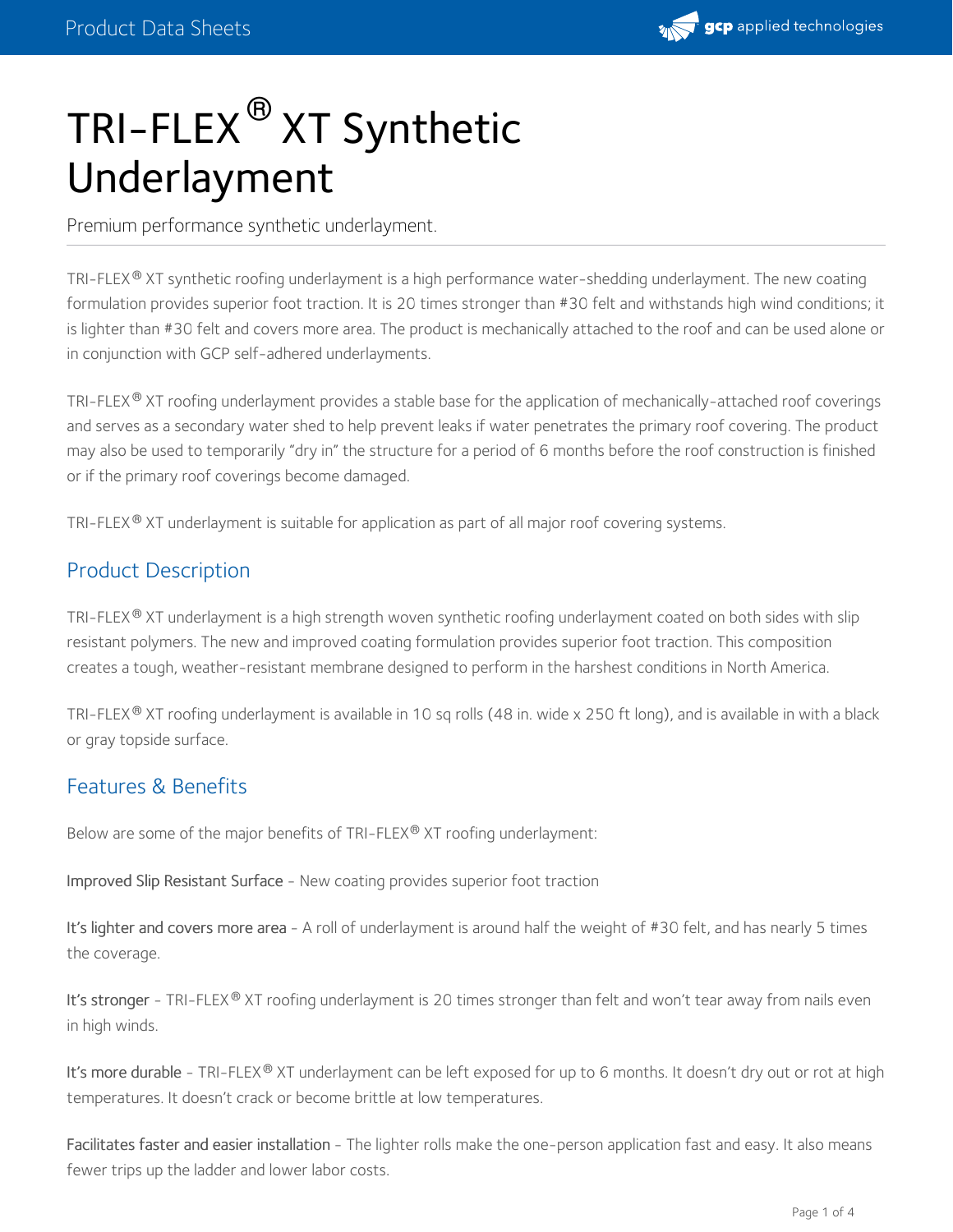

Suitable for use under all major roof coverings - TRI-FLEX® XT mechanically-attached underlayment can be used under shingles, tiles, slate, metal and cedar shakes. Refer to subsequent sections for more details.

Custom Logo Available - The product can printed with a customer logo. Minimum order amounts apply. Please contact the GCP sales representative for details.

GCP technical support - TRI-FLEX® XT underlayment is backed by a team of local technical support personnel that help ensure every application goes smoothly

## Product Advantages

- **Improved Slip Resistant Coating**
- Lighter and covers more area
- Stronger and more durable
- Facilitates faster and easier installation
- Suitable for use under all major roof coverings
- Custom Logo Printing Available
- 25 Year Warranty

#### Installation Guidelines

- **1.** The roof deck must be swept clean and be smooth and dry before installation begins.
- **2.** TRI-FLEX® XT membrane is laid horizontally (parallel to eave), starting at the bottom of the roof, with printed side up and with 4-inch side laps and 6-inch end laps. Side laps run with the flow of water in a shinglin
- **3.** TRI-FLEX® XT underlayment should not be used at slopes less than 2:12, provided the slope is also acceptable to the primary roof covering. On slopes of less than 4:12, GCP membrane should be half-lapped a full 24 inches over the underlying course, shingle style.
- 4. TRI-FLEX® XT underlayment is attached to the roof with roofing nails or staples both having 1-inch diameter plastic/metal caps, spaced at 8 inches on center (oc) on both side and end laps in normal wind zones. In high wind zones or coastal applications, double the fastening to 4 inches oc. In all cases fasten at 24 inches oc down the middle of the roll in the field of the roof. Fasteners may be hand or machine applied. Staples without caps cannot be used.
- Where seams or joints require sealant or adhesive, use a high quality, low solvent, asbestos free plastic roofing **5.** cement meeting ASTM D4586 Type 1, Federal Spec SS-153 Type 1 (Asbestos Free). Consult your local GCP representative for more details.
- **6.** Install drip edge at eaves under underlayment and at rake over underlayment.
- **7.** Installation of the roof covering can proceed immediately following underlayment application. TRI-FLEX® XT underlayment cannot be used as a primary roof covering. The product is not designed for permanent outdoor exposure. The installation of the final roof covering should take place within 6 months.
- **8.** For additional protection lay a single length of TRI-FLEX® XT membrane vertically in valleys and on hips prior to installing metal flashings (if used) and before installing horizontal underlayment. Return TRI-FLEX® XT roofing underlayment up all abutments at least 12 inches (more in heavy snow areas). Secure and trim to suit.
- **9.** Prior to loading roofing materials on TRI-FLEX® XT underlayment it is recommended that roof jacks, toe-boards or a storage platform be secured to the underlying roof deck to prevent slippage of stored materials on steep sloped roofs. See OSHA Regulations (Standards – 29 CFR), Fall Protection Systems Criteria and Practices – 1926.502.
- **10.** Check local building code to ensure compliance in your area, as local building codes may vary.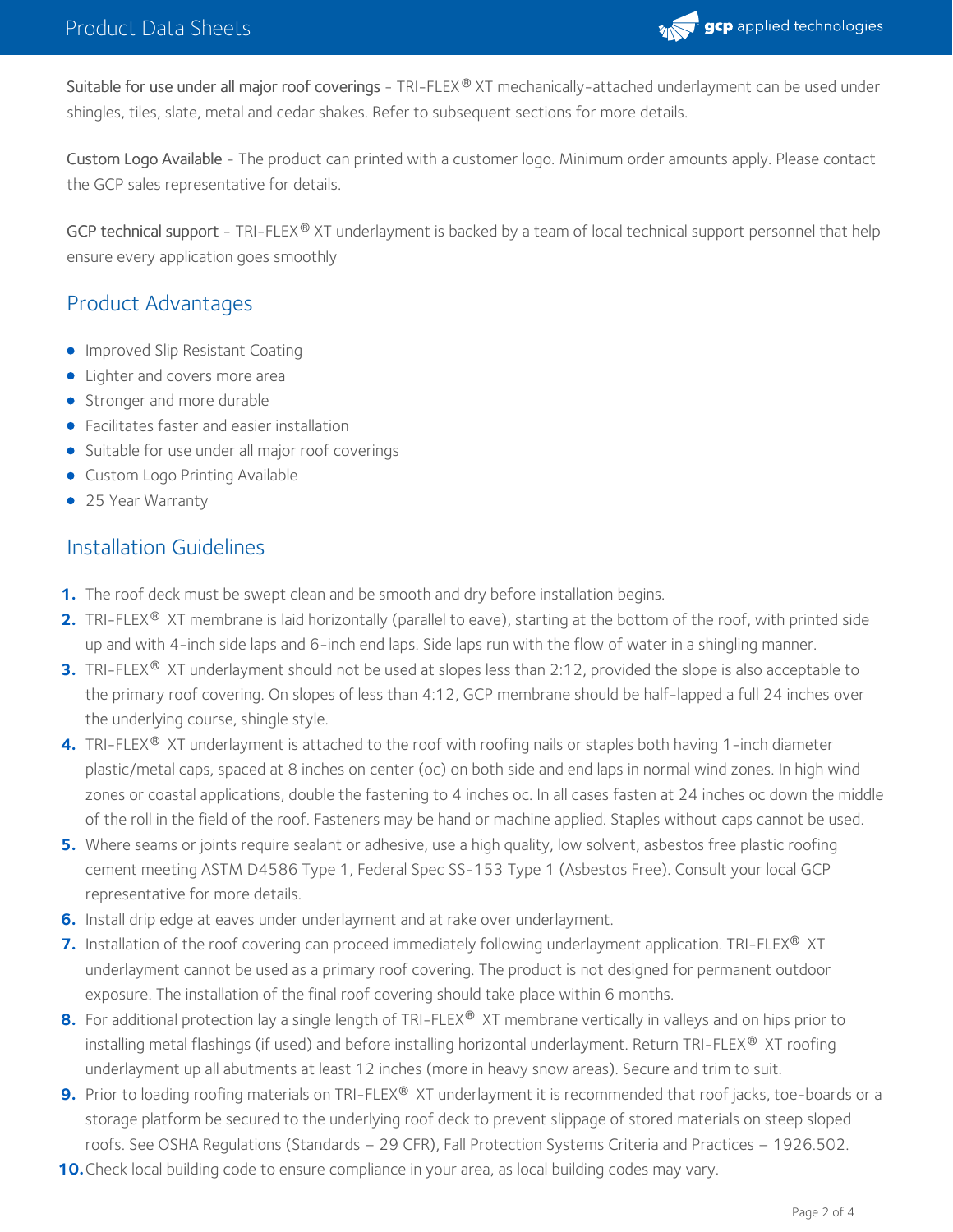

## Code Approvals

- Meets the requirements of ICC AC-188 (Acceptance Criteria for Roofing Underlayments) and Miami Dade County requirements
- Complies with ASTM E108/UL 790 for use in the installation of Class A asphalt glass fiber mat shingles and Class C asphalt organic felt or metal shingles
- Meets ASTM D226 physical requirements of Type I and Type II (#15 and #30 asphalt felt)

## Precautions and Limitations

- Consistent with good roofing practice, always wear fall protection when working on a roof deck.
- **Slippery when wet or covered by frost, debris or dust.**
- Do not fold over the roof edge unless the edge is protected by a drip edge, gutter or other flashing material.
- Check with the manufacturer of the metal roofing system for any special requirements when used under metal roofing. Do not install directly under roof coverings especially sensitive to corrosion, such as zinc, without providing proper ventilation.
- Do not install under copper, Cor-Ten® , or zinc metal roofing in high altitudes or in the desert southwest. These roofs can reach extremely high temperatures due to the low reflectivity, high absorption, and high conductivity of the metals.
- Provide proper roof insulation and ventilation to help reduce ice dams and to minimize condensation.
- Repair holes, fishmouths, tears and damage to product. TRI-FLEX® XT underlayment does not self-seal open fastener penetrations.
- Do not use un-capped staples.
- Do not install fasteners through the product over unsupported areas of the structural deck, such as over the joints between adjacent structural panels.
- Do not stretch TRI-FLEX® XT membrane during installation. The product should be pulled taut, but should not be stretched.

## Product Data

|                  | 10 SQ ROLL                                   |
|------------------|----------------------------------------------|
| Roll length      | 250 ft (76.2 m)                              |
| Roll width       | 48 in (1.05 m)                               |
| Roll size        | 1,000 ft <sup>2</sup> (92.9 m <sup>2</sup> ) |
| Roll weight      | 28 lbs (12.7 kg)                             |
| Rolls per pallet | 30                                           |